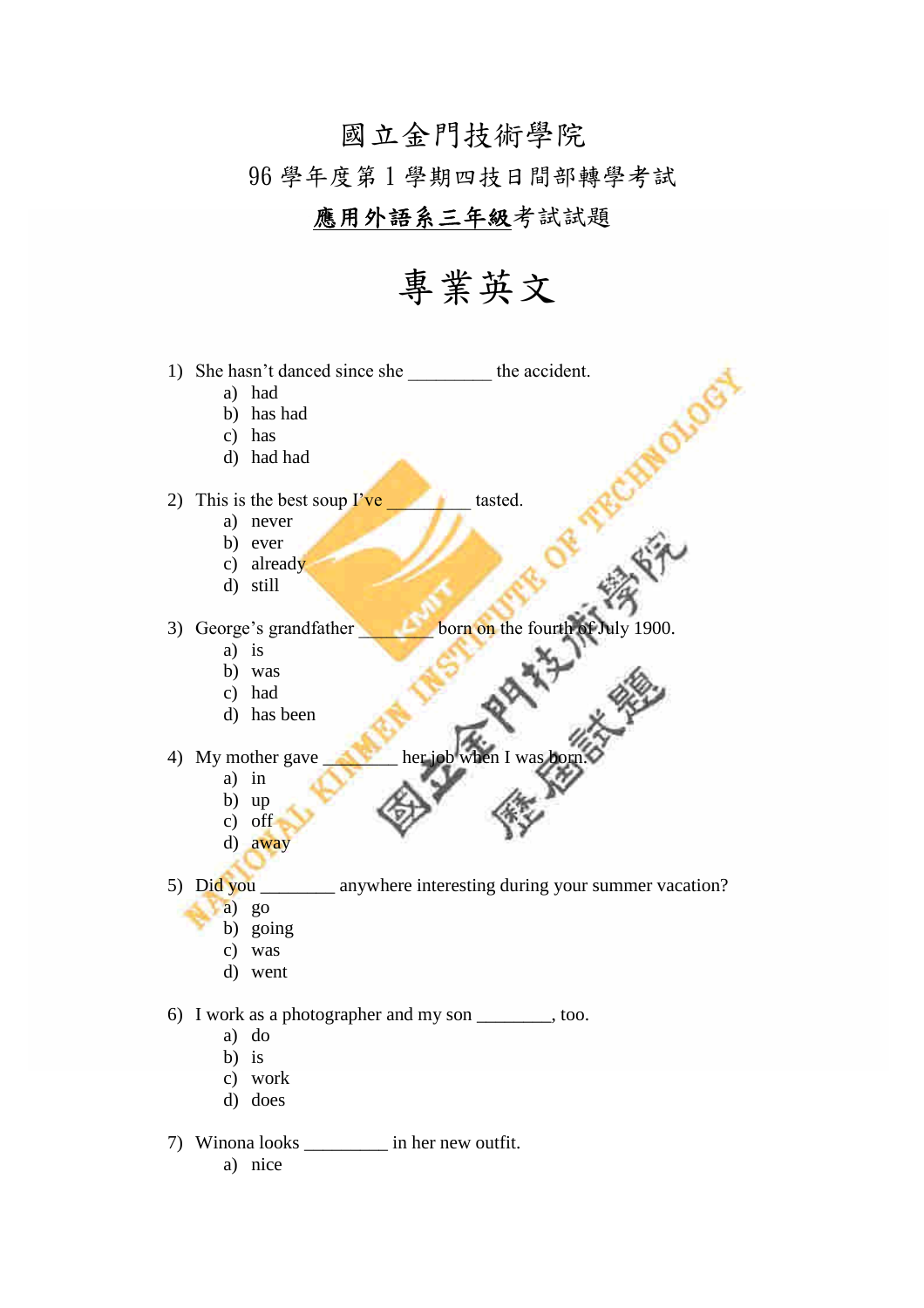- b) nicely
- c) like nice
- d) such nice

#### 8) These containers \_\_\_\_\_\_\_\_ of plastic.

- a) are making
	- b) are make
	- c) are made
	- d) made are

#### 9) Rebecca has \_\_\_\_\_\_\_\_ old books.

- a) very much
- b) a lot of
- c) lots
- d) a very lot

#### 10) How about for a walk?

- a) to go
- b) I going
- c) going
- d) go

11) You can only cross the road when the light

- a) are
- b) was
- c) were
- d) is
- 12) train are you taking, the express to Taipei or Taichung?

RCHINOLU

- a) Which
- b) How
- c) Whose
- d) Who
- 13) Katie takes her dog for a walk \_\_\_\_\_\_\_\_ the evening.
	- a) in
		- b) at
		- c) on
		- d) to

#### 14) We haven't got Canadian friends.

- a) no
- b) any
- c) none
- d) some
- 15) David can't \_\_\_\_\_\_\_\_ to you now. He's busy.
	- a) talked
	- b) to talk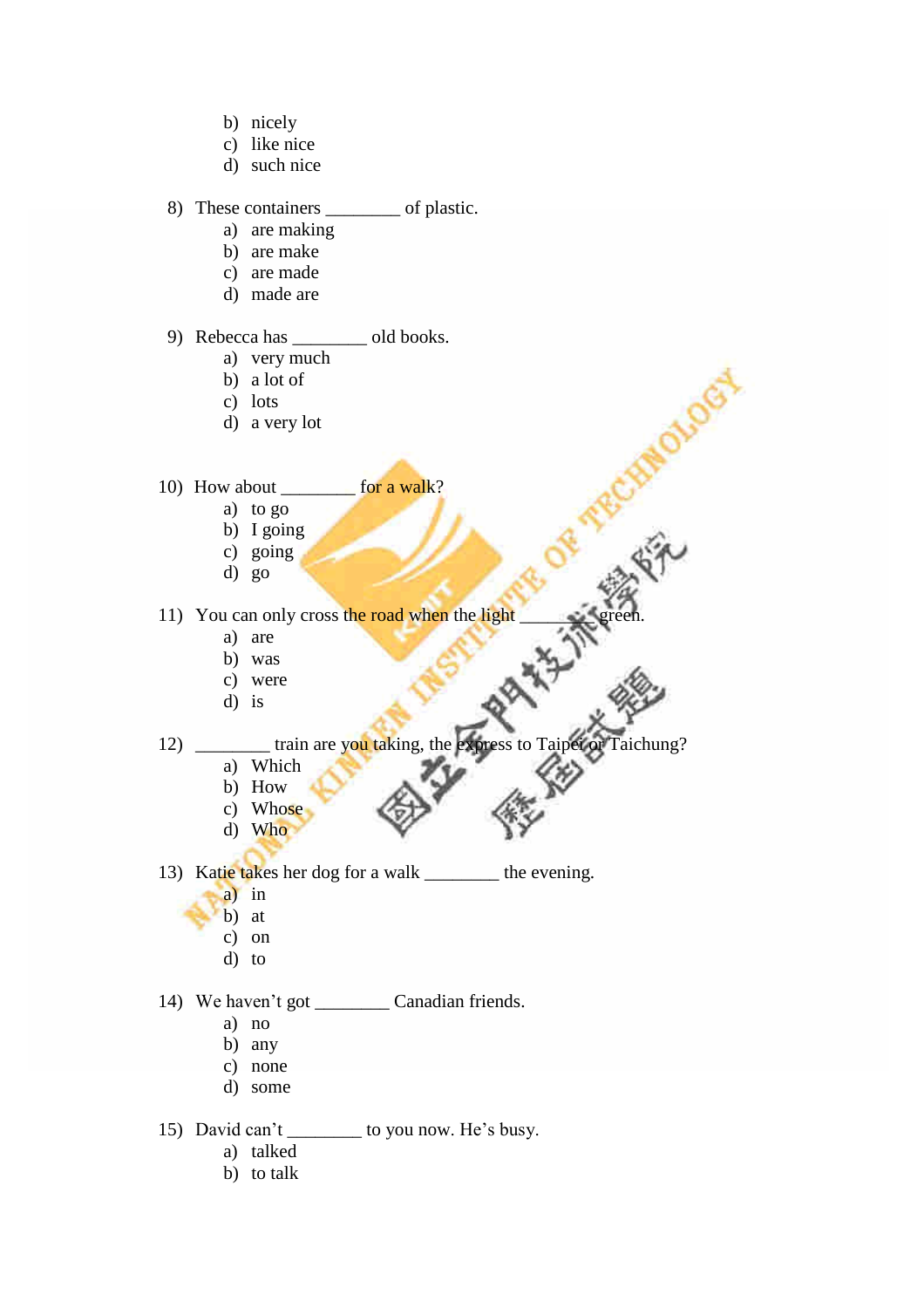- c) talking
- d) talk

16) I my best friend since last week.

- a) didn't see
- b) haven't seen
- c) don't see
- d) hasn't seen

#### 17) Is \_\_\_\_\_\_\_\_ than her brother?

- a) Vicki taller
- b) taller Vicki
- c) Vicki more tall
- d) Vicki as tall as

# 18) He was 22 years old on his birthday, \_\_\_\_\_\_\_\_ he?<br>
a) didn't<br>
b) hadn't<br>
c) hasn't<br>
d) wasn't<br>
10

- a) didn't
- b) hadn't
- c) hasn't
- d) wasn't

#### 19) A Mercedes is **than a Nissan**.

- a) more expensive
	- b) expensiver
	- c) much expensive
	- d) expensive

20) Would you like somemoretea?There'sstill\_\_\_\_\_\_\_\_left.

- a) few
- b) a few
- c) a little
- d) little
- 21) Ralph and Robin \_\_\_\_\_\_\_\_\_ go to the beach.
	- a) tomorrow
	- b) much
	- c) rare
	- d) seldom
- 22) I didn't realize that Starbucks was the other side of the street.
	- a) by
	- b) for
	- c) on
	- d) in

23) The high school I attended is 15 miles \_\_\_\_\_\_\_\_.

- a) far
- b) away
- c) distance